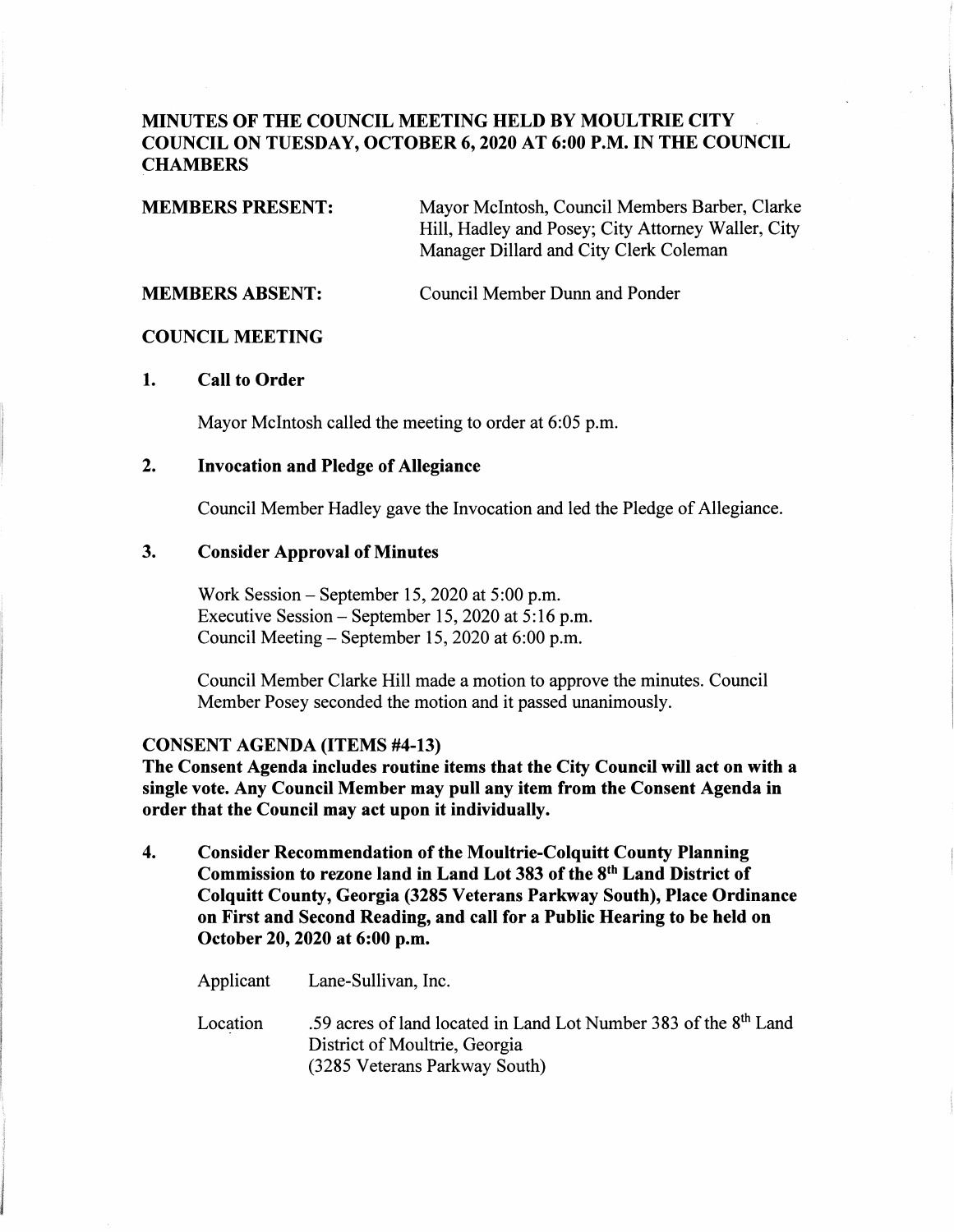Zoning C-3(Commercial District) to TH(Townhouse District)

5. Consider First and Second Reading of Ordinance to amend the City of Moultrie Zoning Ordinance adopted October 17, 1972, as amended

See Agenda Item Number 4

- 6. Consider Memorandum of Agreement with the Southwest Georgia Regional Commission
- 7. Consider Approval of Appropriation Resolution FY2020-21 Budget Amendment AR-2020-21 #1
- 8. Consider Approval of Appropriation Resolution FY2020-21 Budget Amendment AR-2020-21 #2
- **9. Consider Abandonment of 9th Avenue/6th Street Northeast and transfer sell of property to the land owner**
- **10. Consider First and Second Reading of Ordinance to Amend the Alcohol Beverage Ordinance for the City of Moultrie; To Repeal Conflicting Ordinances and For Other Purposes**

Section 6-248 Excise Taxes

- **11. Consider Accepting Tallokas Pointe Road**
- **12. Consider Bid for Street Resurfacing 2020 Reames and Sons Construction from Valdosta, GA- in the amount of \$533,832.75 from the LMIG and TSPLOST Fund**
- **13. Consider Executing Deed to remove Easements on Property located within Spence Field**

Council Member Hadley made a motion to approve the Consent Agenda Items 4- 13. Council member Posey seconded the motion and it passed unanimously.

#### **14. Citizens to be Heard**

- ANY PERSON WITH BUSINESS BEFORE THE COUNCIL, **NOT**  SCHEDULED ON THE AGENDA AS A **PUBLIC HEARING** MAY SPEAK TO THE COUNCIL
- THE SPEAKER MUST IDENTIFY BY NAME/ADDRESS BEFORE SPEAKING
- NO FORMAL ACTION CAN BE TAKEN